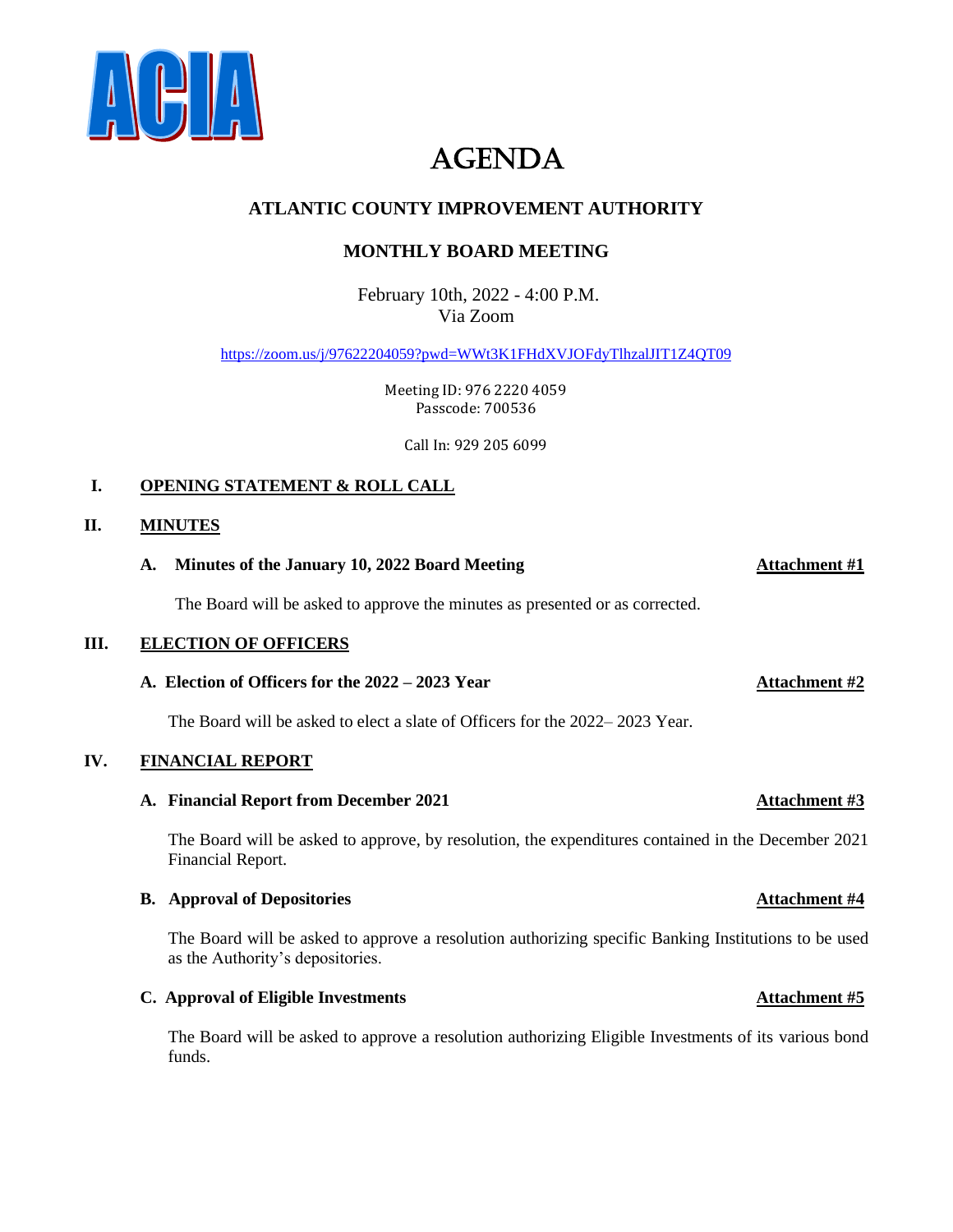### **V**. **EXECUTIVE DIRECTOR'S REPORT**

### **A. CONTRACTS AWARDED - Authorized by Executive Director**

There were no contracts authorized by the Executive Director for an amount under the public bidding threshold (\$17,500) as established pursuant to P.L. 1985 Chapter 469.

### **VI. ADMINISTRATIVE**

### **A. Resolution Recognizing Joseph Giralo Attachment #6**

The Board will be asked to adopt a resolution recognizing Joseph Giralo for his dedication and contributions to the Authority and his years of service to the residents of Atlantic County.

### **B.** Check Signer Authorization **Attachment #7**

The Board will be asked to approve a resolution naming the authorized check signers for the 2022- 2023 year.

### **C. Annual Schedule of Board Meeting Dates Attachment #8**

The Board will be asked to approve a resolution adopting the annual schedule of regular meetings of the Atlantic County Improvement Authority pursuant to the Open Public Meetings Act.

# **D.** Agreement – 2022-2023 Legal Services Cooper-Levenson Attachment #9

The Board will be asked to authorize the Executive Director to enter into a contract with Cooper Levenson to provide legal services for the period of March 1, 2022 to February 28, 2023 for an amount not to exceed \$85,000.00.

### **VII. PROJECT MANAGEMENT**

### **A. Demolition of 1937 N. Riverside Drive Atlantic City Attachment #10**

The Board will be asked to authorize the execution of a demolition contract with  $\sim$  for an amount not to exceed \$\_\_\_\_\_\_\_\_\_\_ for the demolition of 1937 Riverside Drive in Atlantic City.

### **B. Property Management Services – NARTP Attachment #11**

The Board will be asked to Authorize the renewal of the Professional Services Agreement with New Vistas Corporation to provide Property Management Services for 600 Aviation Research Boulevard at the National Aerospace Research and Technology Park.

### **C. Property Management Services – Cape May Tech Village**  $\overrightarrow{A}$  **Attachment #12**

The Board will be asked to Authorize the execution of a Professional Services Agreement with New Vistas Corporation to provide Property Management Services for Building 1 at the Hangars at Tech Village.